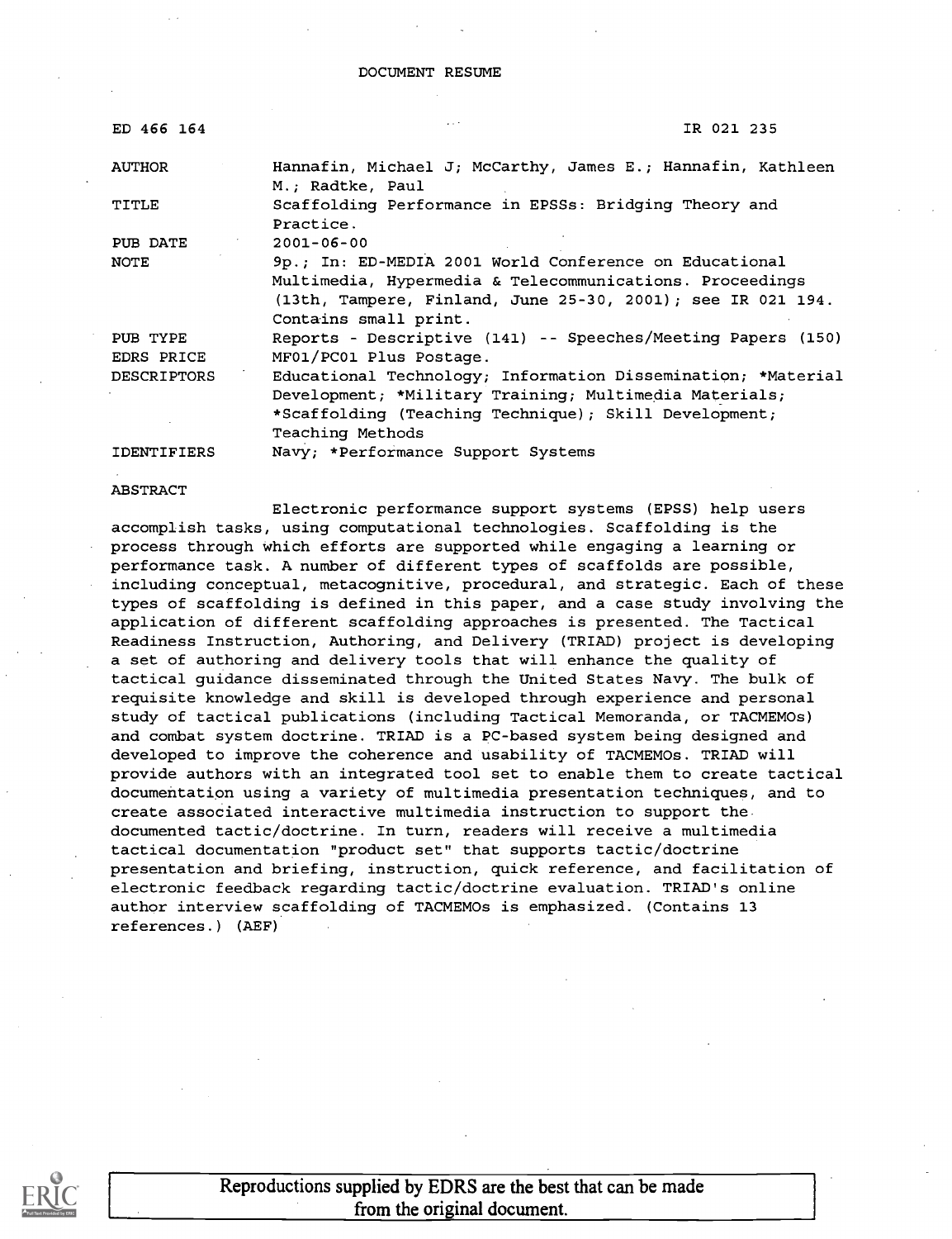PERMISSION TO REPRODUCE AND DISSEMINATE THIS MATERIAL HAS BEEN GRANTED BY

G.H. Marks

ED 466 164

IR021235

1

TO THE EDUCATIONAL RESOURCES<br>INFORMATION CENTER (ERIC) [20] Michael J. Hannafin INFORMATION CENTER (ERIC)

SCAFFOLDING PERFORMANCE IN EPSSs: BRIDGING THEORY AND PRACTICE

University of Georgia Athens, GA USA hannafin@coe.uga.edu

Kathleen M. Hannafin University of Georgia Athens, GA USA khannafi@coe.uga.edu

James E. McCarthy Sonalysts, Inc. Waterford, CT USA mccarthy@sonalysts.com U.S. DEPARTMENT OF EDUCATION Office of Educational Research and Improvement EDUCATIONAL RESOURCES INFORMATION

CENTER (ERIC)<br>This document has been reproduced as<br>received from the person or organization

Points of view or opinions stated in this document do not necessarily represent

Minor changes have been made to improve reproduction quality.

official OERI position or policy.

originating it.

Paul Radtke Naval Air Warfare Center Training Systems Division Orlando, FL USA radtkeph@navair.navy.mil

Abstract. Two promising developments have emerged: 1) Electronic Performance Support Systems (EPSS); and 2) scaffolding approaches. The link between these developments, however, is relatively new. The purposes of this paper are to introduce EPSS design and implementation issues, to describe the relevance of scaffolding to EPSS design, and to present a case study involving the application of different scaffolding approaches.

## An EPSS Primer

Simply stated, performance support systems help users do or accomplish things as they attempt to perform (Dorsey, Goodrum, & Schwen, 1993); EPSSs do so using computational technologies (Hoschka, 1996). An EPSS is a system of taskintegrated online job aids, support tools and information systems that assist users with workplace performance (IETI, 1995; Stevens & Stevens, 1996). While some have expressed the need for caution (e.g., Clark, 1992), EPSS technology has gained broad acceptance in the education and training communities (see, for example, Banerji, 1999; Gery, 1991, 1995; Huber, Lippinott, McMahon, & Witt, 1999; Raybould, 1995). Interest in EPSS technology has been evident in professional organizations, corporate training and education environments, and academic R&D settings (Carr, 1992).

According to Gloria Gery (1995), two simple goals define what any EPSS should provide: 1) software to integrate knowledge, data, and tools required to help a performer succeed at a task; and, 2) task structuring that guides performers to create deliverables. In a sense, EPSS technology is not so much a unitary design concept, with fixed features and components, as it is a perspective on designing systems that support learning and/or performing. This, however, can prove elusive and deceptively complex. A recent volume describing the development of EPSS and other tools to support instructional design (van den Akker, Branch, Gustafson, Nieveen, & Plomp, 1999) highlights both the advances realized in the 1990's as well as needed research and development.

# A Scaffolding Primer

Scaffolding is the process through which efforts are supported while engaging a learning or performance task. Scaffolding can be differentiated by mechanisms and functions. Mechanisms emphasize the methods through which scaffolding is provided, while functions emphasize the purposes served.

Scaffolding complexity varies according to different contextual variables; scaffolding approaches, therefore, vary accordingly. In some instances where the problem or task is very explicit, scaffolding can be closely linked to the specific performance demands; when the task is not well-known or is ill-defined, scaffolding of a generic nature is generally provided. A number of different types of scaffolds are possible, including Conceptual, Metacognitive, Procedural, and Strategic.

#### Conceptual Scaffolding

Conceptual scaffolding is provided when the task is well defined and guides users regarding what to consider. At times, this is accomplished by identifying key conceptual knowledge related to a task or creating structures that make conceptual organization readily apparent. These structures can be made available through a variety of mechanisms, ranging from the graphical depiction of relationships, to outlines featuring ordinate-subordinate relationships, to information and hints provided by experts.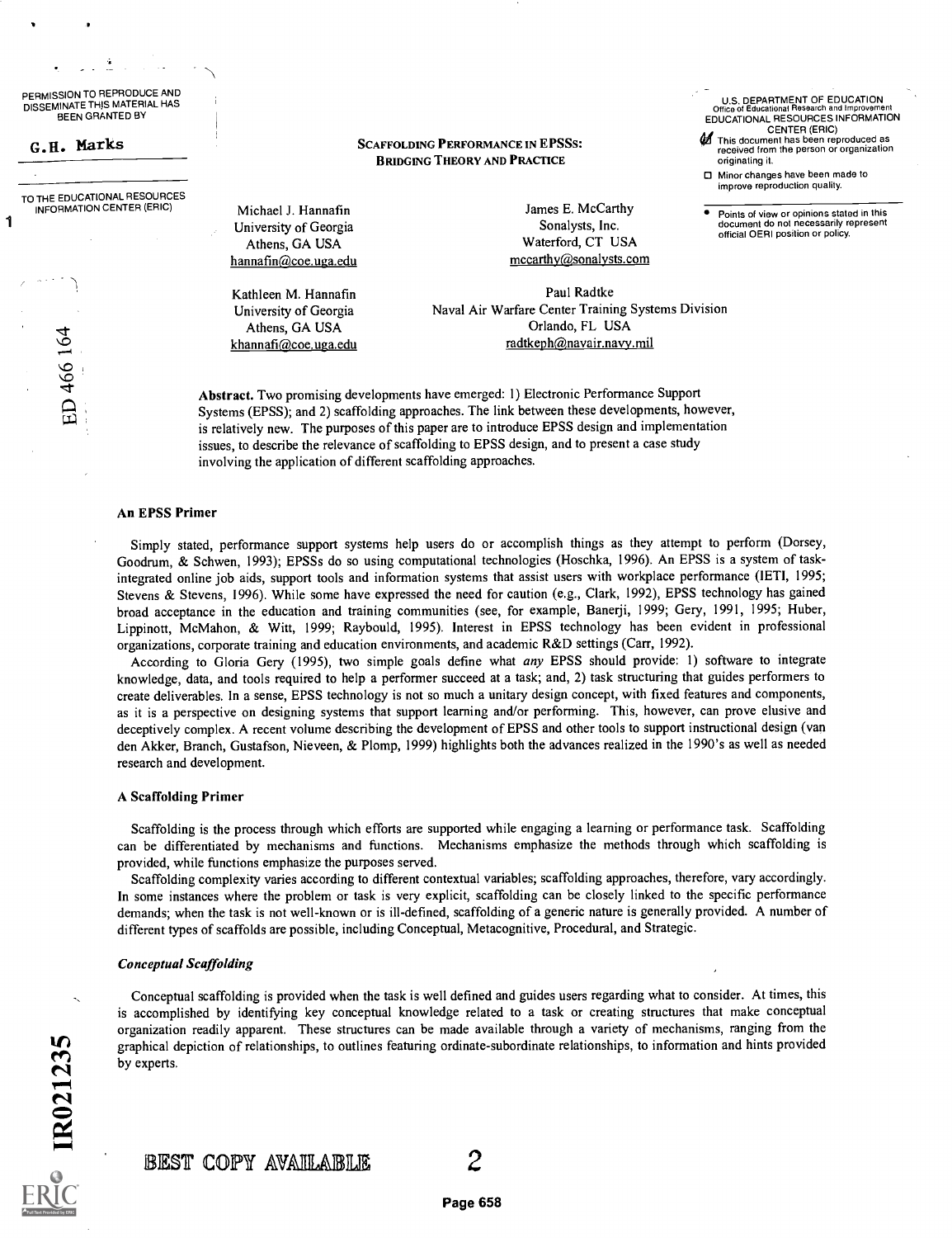Conceptual scaffolding can be designed to help users reason through complex or fuzzy problems, as well as for concepts where known misconceptions or misunderstandings are prevalent. Hints can guide users to available resources or tools where understanding is typically problematic.

#### Metacognitive Scaffolding

Metacognitive scaffolding supports the underlying self-management processes associated with performance, i.e., it provides guidance in how to think. Metacognitive scaffolding can be either domain-specific, such as where performance contexts are externally induced, or more generic where the performance context is not known in advance. Metacognitive scaffolding might also remindusers to reflect on the goal(s) or prompt them to relate a given resource or tool manipulation outcome to the problem or need at hand.

#### Procedural Scaffolding

Procedural scaffolding emphasizes how to utilize available resources and tools. It orients to system features and functions, and otherwise aids the user while performing. For example, some users become disoriented in complex or fuzzy performance contexts. Procedural scaffolding is frequently provided clarifying how to return to a desired location, how to "flag" or "bookmark" locations or resources for subsequent review, or how to deploy given tools. Users need not develop facility with all procedures until they have established, on an individual basis, the need for a given tool or resource.

#### Strategic Scaffolding

Strategic scaffolding emphasizes alternative approaches that might prove helpful. It supports analysis, planning, strategy, and tactical decisions. It focuses on approaches for identifying and selecting needed information, evaluating available resources, and relating new to existing knowledge and experience. Another type of strategic scaffolding involves alerting the user to available tools and resources that might prove helpful under given circumstances, and providing guidance in their use. Expert advice regarding approaches that might be helpful can also be embedded. Finally, strategic scaffolding may take the form of response-sensitive guidance at key decision points.

#### Scaffolding in an EPSS: A Brief Case Study

The Tactical Readiness Instruction, Authoring, and Delivery (TRIAD) project is developing a set of authoring and delivery tools that will enhance the quality of tactical guidance disseminated through the U.S. Navy.

# Introduction to TRIAD

Decision-makers are faced with increasingly complicated and stressful tactical environments characterized by situational uncertainty, time compression, and capable adversaries. To cope with such environments, today's decision-makers must have absolute command of a vast and varied knowledge base. Decision-makers must be familiar with situational cues, their ship and fleet capabilities and limitations as well as those of potential adversaries, and tactics at his or her disposal as well as those that potential adversaries might employ.

The bulk of requisite knowledge and skill is developed through experience and personal study of tactical publications (including Tactical Memoranda [TACMEMOs]) and combat system doctrine (Cannon-Bowers et al., 1994). TRIAD is a PCbased system being designed and developed to improve the coherence and usability of TACMEMOs. TRIAD will provide authors with an integrated tool set to enable them to create tactical documentation (i.e., TACMEMOs) using a variety of multimedia presentation techniques, and to create associated interactive multimedia instruction (IMI) to support the documented tactic/doctrine. In turn, readers will receive a multimedia tactical documentation "product set" that supports tactic/doctrine presentation and briefing, instruction, quick reference, and facilitation of electronic feedback regarding tactic/doctrine evaluation. In the following sections, we emphasize TRIAD's on-line author interview scaffolding of efficient and effective TACMEMOs.

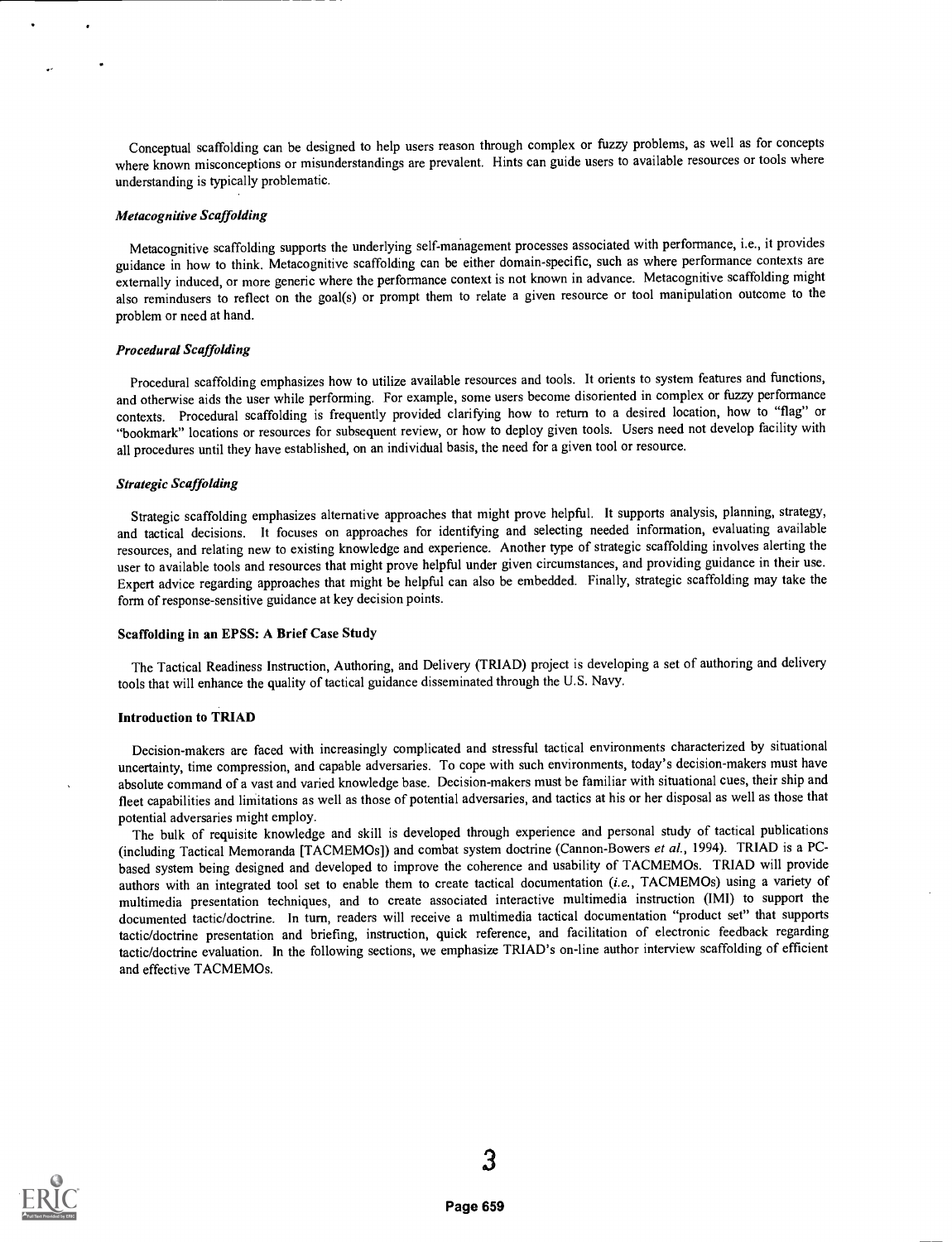#### Author Interview Overview

The TACMEMO development process consists of three stages: interview, edit and review. During the interview stage, the author creates and/or imports existing resources regarding the tactic in response to TRIAD-supplied interview questions. Using the information gained from the interview, TRIAD generates a draft TACMEMO product set consisting of the following integrated components: Base Document, Tactic Training Component, Quick Reference Guide (QRG), Feedback, and Brief. The Base Document contains the core TACMEMO content and procedures. The Tactic Training component addressestraining requirements keyed to specific tactics knowledge and skills identified in a given Base Document. The QRG is an on-line job aid designed to distill the most essential aspects of the tactic for ready reference and to enable the user to link to associated Base Document and Tactic Training sections of the TACMEMO. Feedback, of a formative nature related to the tactic's usefulness, is elicited from users and recorded electronically. Finally, TRIAD generates a PowerPoint® presentation Brief containing the primary information contained in the tactic. The Brief can be edited and otherwise modified to provide greater or lesser breadth and depth, per audience needs.

The process begins through progressive decomposition of the product set's content. That is, the author is first asked to specify broad categories of information that the product set will address (e.g., Threats, Weapon Systems, Tactical Employment) and to specify one of these categories as the main thrust of the product set. For example, a given product set may focus on how to use a certain weapon to defeat a certain threat. In this case, the Tactical Employment, Weapon, and Threat categories would all be uses, but the Tactical Employment category would be marked as being the central theme or frame.

After specifying the broad categories of concern, the author breaks each category into smaller and smaller units. For each category, the author is asked to specify which of a set of possible anchors are important to the product set. Forexample, within the Threat category, the possible anchors include Type, Mission, Design Characteristics, Identifying Characteristics, etc. This process continues as the author determines which aspects of the anchors themselves to discuss. For example, within the Identifying Characteristic anchor, the author could choose to discuss Identifying Features and/or Indicators via Equipment.

The interview process continues by further decomposing the material to be presented (e.g., creating sub-sections for the base document or learning objectives for the tactic training component) and by eliciting content associated with a particular element (e.g., creating a description of a piece of equipment or a particular practice exercise). Content is added to the skeleton created through decomposition through tools that allow authors to create novel content or select from a library of existing knowledge objects.

The process continues with a guided elaboration and augmentation of the draft product set. The process consists of three iterative strategies, confirming, elaborating, and fine-tuning, designed to help authors refine and augment content. Confirmation assists authors in validating content accuracy and completeness as well as confirming TRIAD-generated structures and sequences. Confirmation is critical because it safeguards the accuracy of both the content and structure of TRIAD-generated documents. Elaboration helps authors to extend, amplify, and otherwise augment TRIAD documents. Authors elaborate and detail descriptions and supporting examples, especially those considered critical to the user's knowing and implementing the tactic. Fine-tuning enables the author to clarify information, directions, instruction, and presentation. At this step, the author amplifies key information, reducing or eliminating ambiguity and unclear or non-essential information.

Once the interview is completed and the draft product set generated, the edit stage commences. Here, the author is again presented with the draft product set and can choose to edit any or all of the product set components. The author can add new media and edit existing media (text, graphics, animation, simulation, etc.). The author can import related media from the local TRIAD database, or from a remote database, into a product template and then edit as desired.

The review stage commences after all TACMEMO product set components have been developed. Reviewers will be able to comment within the document and return these comments to the author. Comments received electronically will be stored in the TRIAD database for use by the TACMEMO author to revise components as required. The capability to merge comments into the document will be provided. As in the edit stage, the author can create/import new media and edit existing media (text, graphics, animation, simulation, etc.) in response to review comments.

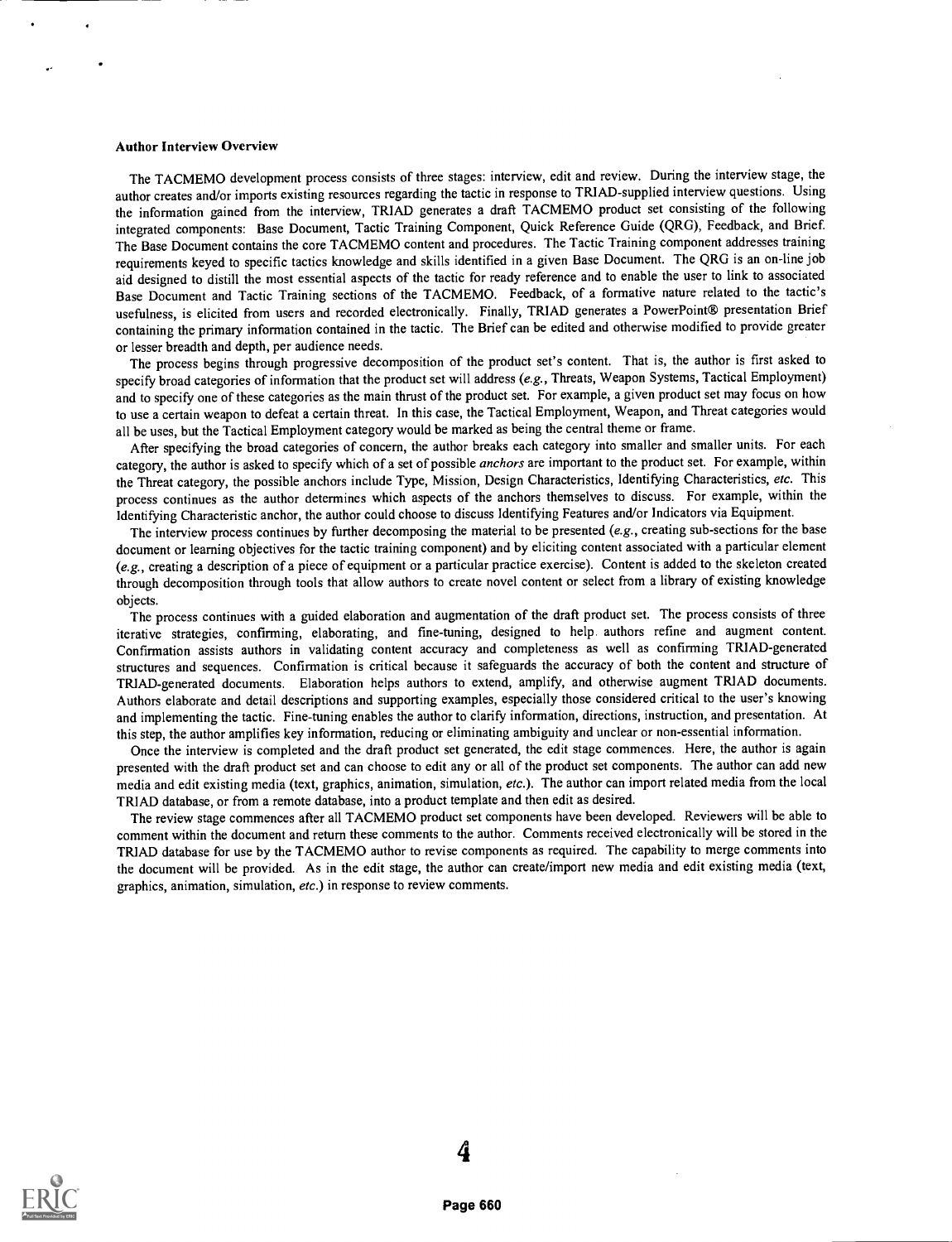### TRIAD's Scaffolding

TRIAD is essentially an EPSS authoring environment for producing EPSSs. That is, the authoring environment must support authors as they attempt to produce a TACMEMO "product set" that supports the performance of field users (readers). It is useful, therefore, to consider TRIAD as a family of EPSSs, some designed to aid the author's performance and others to support readers' performance. In Table 1, we summarize TRIAD's scaffolding features.

Scaffolding assists individuals as they engage various activities. For example, conceptual scaffolding assists the learner in defining what to consider. Within TRIAD, the searching mechanisms described earlier also function as *conceptual scaffolds* by directing the users' attention to product sets and sections that are likely to contain the most relevant information. At a macroscopic level, the majority of conceptual scaffolding actually takes place during authoring. By enforcing a performancefocus during authoring, TRIAD ensures that the base document, tactic training component, QRG, and brief indicate to the user the key concepts within a given product set.

Metacognitive scaffolding is provided through the practice and assessment area in the tactic training component. These sections provide a definitive indication of what each user knows. Rather than just providing an indication of correctness, these spaces try to capture "teachable moments" and deliver guiding feedback to users. Procedural scaffolding is provided through a task-oriented help system and results-oriented tool tips. Rather than defining buttons and functions, TRIAD's help system and pop-up tips describe how to complete tasks and explain the consequence of using a control. The TRIAD navigational construct is another procedural scaffold. Depending on user actions, this construct provides a table of contents, an index, or a list of the active bookmarks.

# Conclusions

Scaffolding is a natural "fit" in EPSS design since, by definition, the systems guide or facilitate task completion. Scaffolding provides a more principled approach, however, in that it differentiates among the different types of both performance support needed and the methods/media used to support performance. This paper and presentation focused on defining and differentiating among scaffolding levels and illustrating their applicability in an ongoing R&D initiative. We believe the principles are more broadly applicable across a range of both performance support and knowledge system support. Future efforts should demonstrate scaffolding's viability accordingly.

## References

Banerji, A. (1999). Performance Support in perspective. Performance Improvement Journal, 38(7), 6-9.

- Cannon-Bowers, J.A., Salas, E., Duncan, P., & Halley, E.J. (1994) Application of Multimedia Technology to Training for Knowledge-Rich Systems. Paper Presented with 13th Interservice/Industry Training Systems and Education Conference. Orlando, FL.
- Carr, C. (1992). Performance support systems: The next step? Performance & Instruction, 31(2), 23-26.

Clark, R. C. (1992). EPSS-- Look before you leap: Some cautions about applications of electronic performance support systems. Performance & Instruction, 31(5), 22-25.

- Dorsey, L. T., Goodrum, D. A., & Schwen, T. M. (1993). Just-in-time knowledge performance support: A test of concept. Educational Technology, 33(11), 21-29.
- Gery, G. (1991). Electronic performance support systems: How and why to remake the workplace through the strategic application of technology. Tolland, MA: Gery Performance Press.

Gery, G. (1995). Attributes and behavior of performance-centered systems. Performance Improvement Quarterly, 8(1), 47-93.

Hoschka, P. (Ed.) (1996). Computers as assistants: A new generation of support systems. Mahwah, NJ: Erlbaum.

- Huber, B., Lippincott, J., McMahon, C. & Witt, C. (1999). Teaming up for performance support: A model of roles, skills, and competencies. Performance Improvement Journal, 38(7), 10-15.
- IETI (1995). Special issue on electronic performance support systems. Innovations in Educational and Training International,  $32(1)$ .
- Raybould, B. (1995). Performance support engineering: An emerging development methodology for enabling organizational learning. Performance Improvement Quarterly, 8(1), 7-22. [Also at http://www.cet.fsu.edu/SY2000/PIQ/Raybould.html
- Stevens, G. H., & Stevens, E.F. (1996). Designing electronic performance support tools: Improving workplace performance with hypertext, hypermedia, and multimedia. Englewood Cliffs, NJ: Educational Technology Publications.
- van den Akker, J., Branch, R., Gustafson, K., Nieveen, N., & Plomp. T. (Eds.). (1999). Design approaches and tools in education and training. Dordrecht, The Netherlands: Kluwer Academic Publishers.

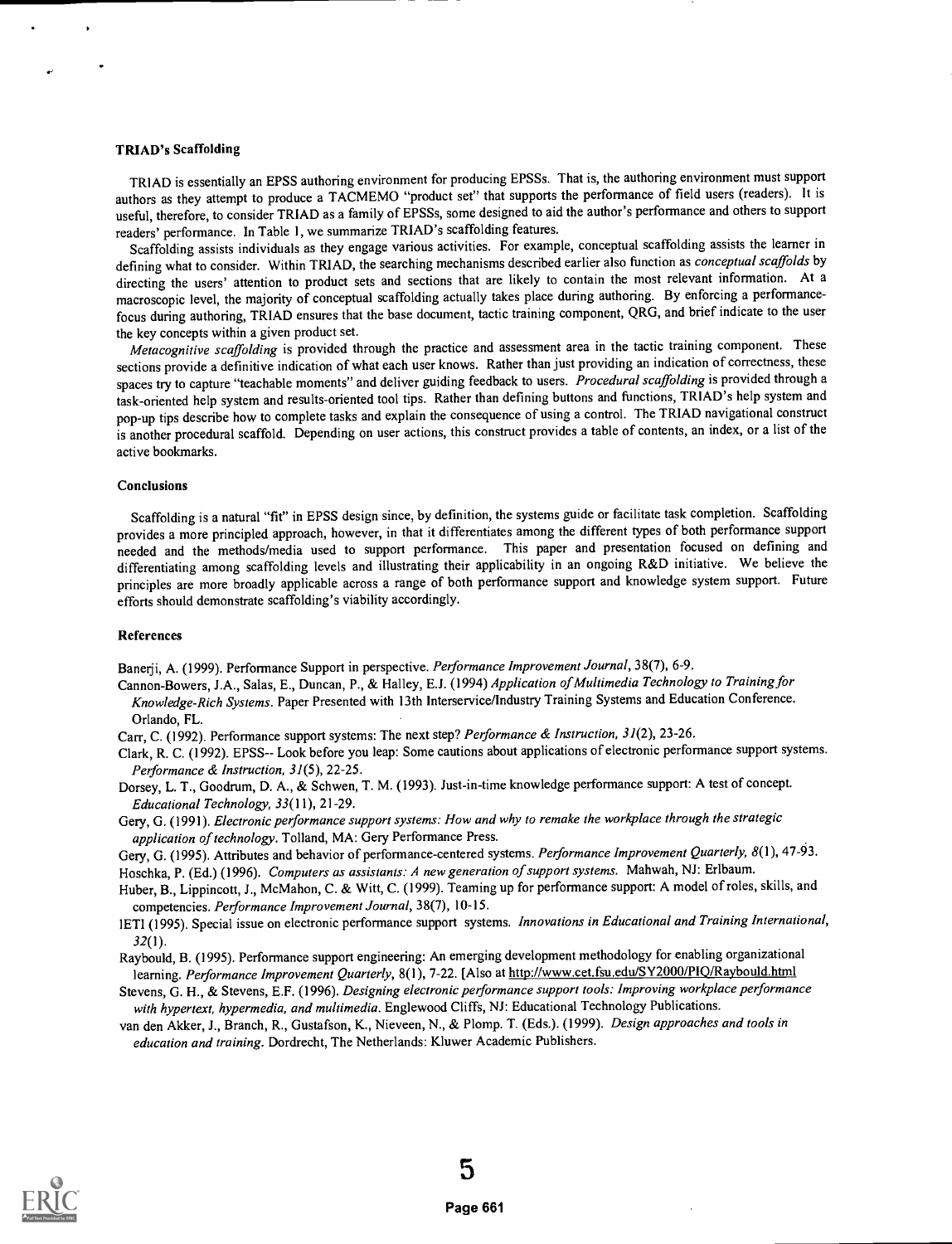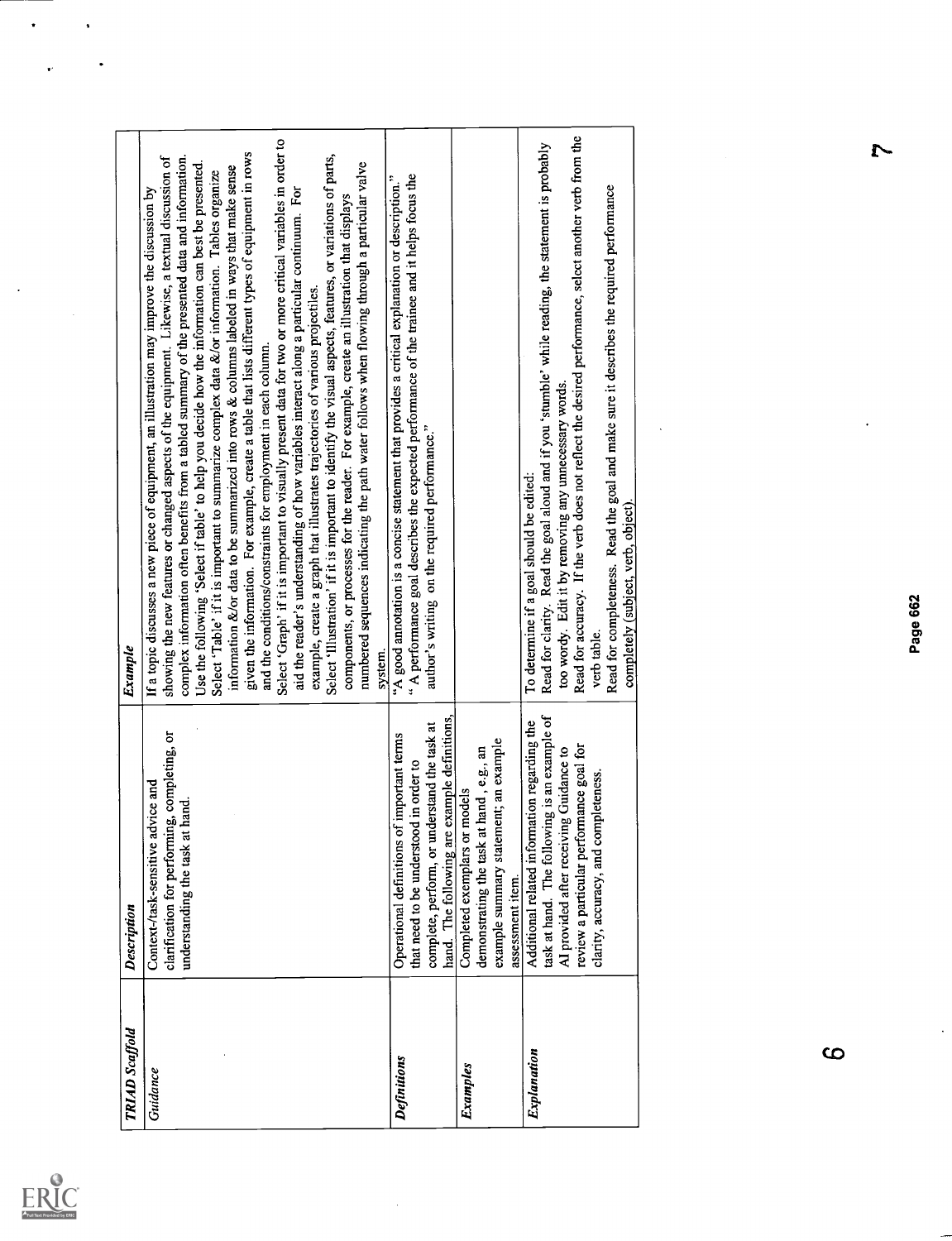| Full Text Provided by ERIC |
|----------------------------|

 $\hat{\mathbf{z}}$ 

 $\ddot{\psi}$ 

| Wizard                                      | Provides two types of information: 1.) a<br>sequential steps to be followed when<br>numbered step-by-step listing of the<br>ដ<br>ជ<br>completing a given task;                                                                                                                       | As you read each topic, ask yourself if the information presented is complex (e.g., involves multiple<br>Is the text understandable and able to 'stand alone' without further detail or explanation? That is,<br>have been included. If so, edit to be more concise. Delete any descriptions/explanations that are<br>the concepts are dissimilar/similar by developing a list which compares/contrasts the similarities<br>steps) or is difficult to understand (e.g., easily confused with similar concepts). If so, emphasize<br>Additionally, as you read each section ask yourself if too much information or too many examples<br>each important step in a bulleted or numbered list. If the concepts are difficult, underscore how<br>This task requires you to refine and clarify the text by either adding missing detail or deleting<br>is the information complete? If not, you'll need to add additional detail or explanation.<br>Read each section and ask yourself the following questions:<br>and/or differences.<br>unnecessary detail<br>not unnecessary. |
|---------------------------------------------|--------------------------------------------------------------------------------------------------------------------------------------------------------------------------------------------------------------------------------------------------------------------------------------|-----------------------------------------------------------------------------------------------------------------------------------------------------------------------------------------------------------------------------------------------------------------------------------------------------------------------------------------------------------------------------------------------------------------------------------------------------------------------------------------------------------------------------------------------------------------------------------------------------------------------------------------------------------------------------------------------------------------------------------------------------------------------------------------------------------------------------------------------------------------------------------------------------------------------------------------------------------------------------------------------------------------------------------------------------------------------------|
|                                             | completing, or confirming a to-be-completed<br>reminders aimed at<br>task. The Wizard is a 'pop-up' feature and<br>about initiating,<br>can be disabled by the author.<br>helping the author think<br>2.) guiding questions or                                                       | Gather together all supplemental documentation and media that you'd like included in the memo.<br>Type the name of the item so that it can be easily identified later. For example, Graph: Typical<br>Read each topic heading and click 'Yes" to indicate you have an existing piece of media or<br>When you have completed inventorying all existing items, press ENTER to continue.<br>Remember, if you'd like to read your memo in its entirety, select the 'View' button.<br>This task requires you to inventory all existing media and documentation.<br>documentation that is relevant to the topic.<br>trajectory of a                                                                                                                                                                                                                                                                                                                                                                                                                                               |
| SCREEN CAMS                                 | simultaneous voiceover that describes how to<br>step in the procedure.<br>and demonstrate new<br>procedures, e.g., dropping & dragging topics<br>into an outline. Screen Cams combine the<br>'live' movement of the cursor with a<br>complete each required<br>Screen Cams introduce | This distinction determines where topics are placed within the document's main text or appendices.<br>Review the displayed topic headings. Notice as you roll the mouse over a topic heading the drafted<br>reviewed. Remember, your goal is to develop a concise memo and the main text should contain<br>SCRIPT: In this section you'll indicate which topics are essential and which are supplemental<br>Knowing/Performing the tactic. You will continue this process until all topic headings are<br>content appears. You are going to click on each topic heading you consider essential to<br>only the information and procedures that are essential to Knowing/Doing the tactic.                                                                                                                                                                                                                                                                                                                                                                                    |
| HELP                                        | System-wide TRIAD HELP. Includes editing,<br>navigation, etc. rather than task-specific<br>guidance.                                                                                                                                                                                 |                                                                                                                                                                                                                                                                                                                                                                                                                                                                                                                                                                                                                                                                                                                                                                                                                                                                                                                                                                                                                                                                             |
| Table 1. TRIAD's scaffolding features.<br>ထ |                                                                                                                                                                                                                                                                                      | <u>က</u><br>Page 663                                                                                                                                                                                                                                                                                                                                                                                                                                                                                                                                                                                                                                                                                                                                                                                                                                                                                                                                                                                                                                                        |